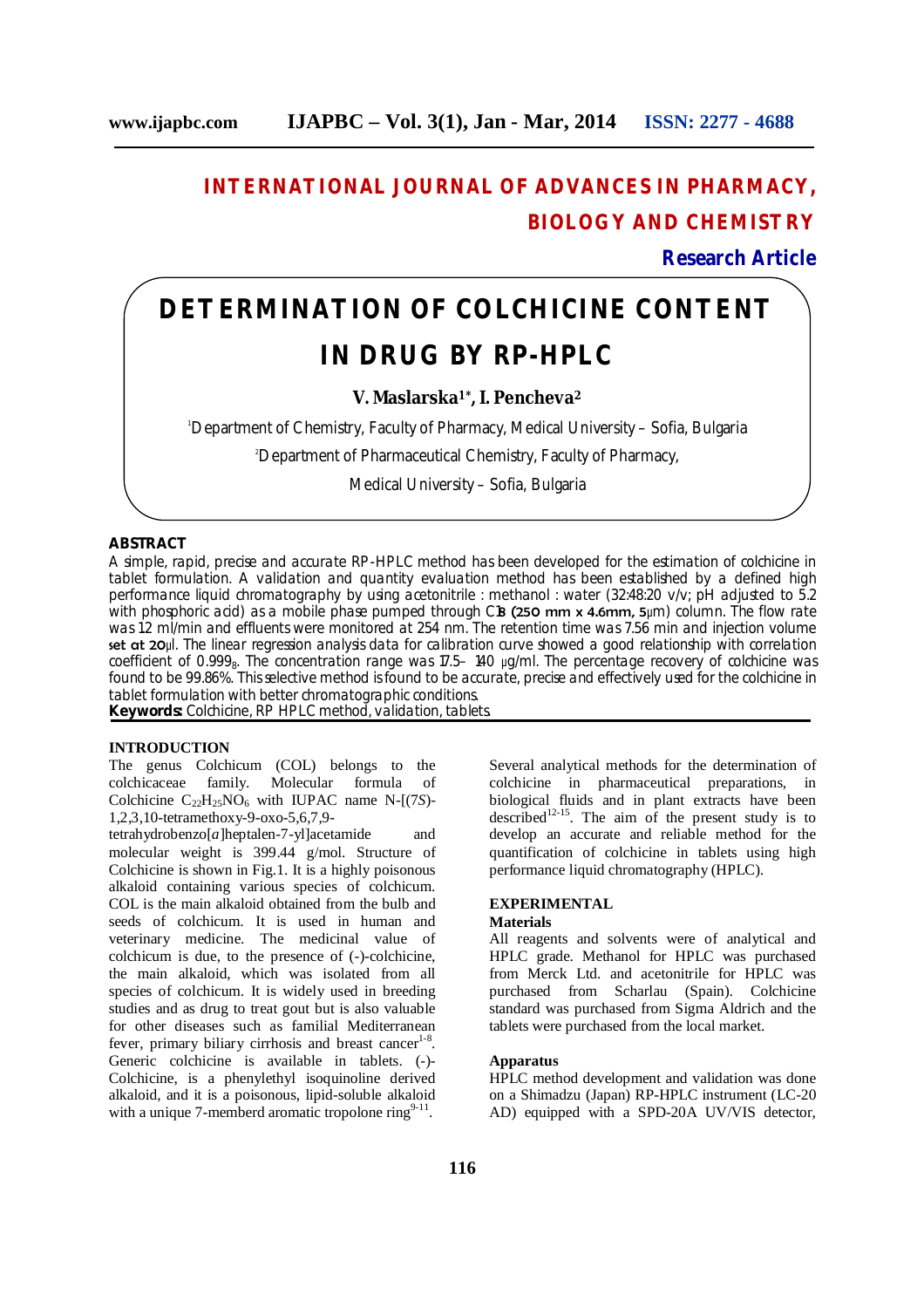DGU-20  $A_5$  vacuum degasser and Lab Solutions software was used.

#### **Chromatographic equipment and conditions**

Stationary Phase was Chromosil C18 (250x4.6, 5 μm particle size) and the mobile phase consisted of an acetonitrile: methanol: water (32:48:20 v/v; pH adjusted to 5.2 with phosphoric acid). The mobile phase was filtered through 0.45 um membrane filter and degassed by using sonicater for about 10 min before use. The sample solutions were also filtered using 0.45 um membrane filters. The mobile phase was delivered isocratically at a flow rate 1.2 ml/min. All determinations were performed at ambient temperature. The injection volume was 20 µl and the total run time was 9 minutes. The detection was carried out at 254 nm.

#### **Standard and sample solutions**

A 20 mg amount of colchicine substance was weighed accurately and dissolved in 20 ml mobile phase in a 20 ml volumetric flask to get 1000 µg/ml. The standard solutions were prepared by further dilution of the stock standard solution with the specified mobile phase to reach the concentration range of 17.5-140 µg/ml.

Twenty tablets were weighed and finely powdered. A portion of the powder equivalent to 2.5 mg of colchicine was accurately weighed and transferred into a 25 ml volumetric flask. Approximately 15 ml mobile phase were added and the solution was sonicated for 25 min. The flask was filled to volume with mobile phase and mixed. After filtration, an amount of the solution was diluted with mobile phase to a concentration 70  $\mu$ g/ml.

#### **RESULTS AND DISCUSSION Specificity**

The specificity of the HPLC method was ascertained by analyzing standard drug and sample solutions. The retention time of colchicine was confirmed by comparing the retention time with that of the standard.

#### **Linearity**

Linearity of the method was confirmed by preparing colchicine standard curve for the analytical range of 17.5 – 140 µg/ml. The solutions were chromatographed six times, in accordance with the<br>International Conference on Harmonisation. Conference on Statistical analysis using the least square regression

indicated excellent linearity for colchicine in the mentioned range. A good correlation between colchicine peak areas and drug concentration was observed with  $r^2 \ge 0.9998$  (Table 1).

#### **Precision**

The percentage label claim, present in tablet formulation, was found to be 99.84 %. A typical chromatogram of colchicine is shown in Figure 2. Precision of the method was confirmed by the analysis of formulation repeated six times (Table 2).

#### **Limit of Detection and Limit of Quantification**

The Limit of Detection (LOD) is the smallest amount of analyte in the sample, which can be detected but not necessarily quantified as an exact value. The Limit of Quantification (LOQ) is the lowest amount of analyte in the sample, which can be quantitatively determined with suitable precision and accuracy. The LOD and LOQ are calculated as given in Table 3.

#### **Accuracy**

To check the accuracy of the developed methods and to study the interference of formulation excipients, analytical recovery experiments were carried out as per ICH guidelines. The results of the recovery studies and their statistical validation data given in Table 4 indicate high accuracy of the proposed method. The percentage recovery was found to be in the range of 98.00-102.0%.

#### **Robustness**

As defined by the ICH, the robustness of an analytical procedure describes its capability to remain unaffected by small and deliberate variations in method parameters. Robustness was performed by small variation in the chromatographic conditions and found to be unaffected by small variations like  $\pm 2\%$ variation in volume of mobile phase composition,  $\pm$ 0.1 ml/min in flow rate of mobile phase,  $\pm 0.1$ variation in pH.

#### **CONCLUSION**

A simple isocratic RP-HPLC method with UV detection has been developed for determination of colchicine. The method was validated for precision, specificity, accuracy robustness and linearity. The run time is relatively short (9 min), which enables rapid quantification of many samples in routine and quality control analysis of tablets.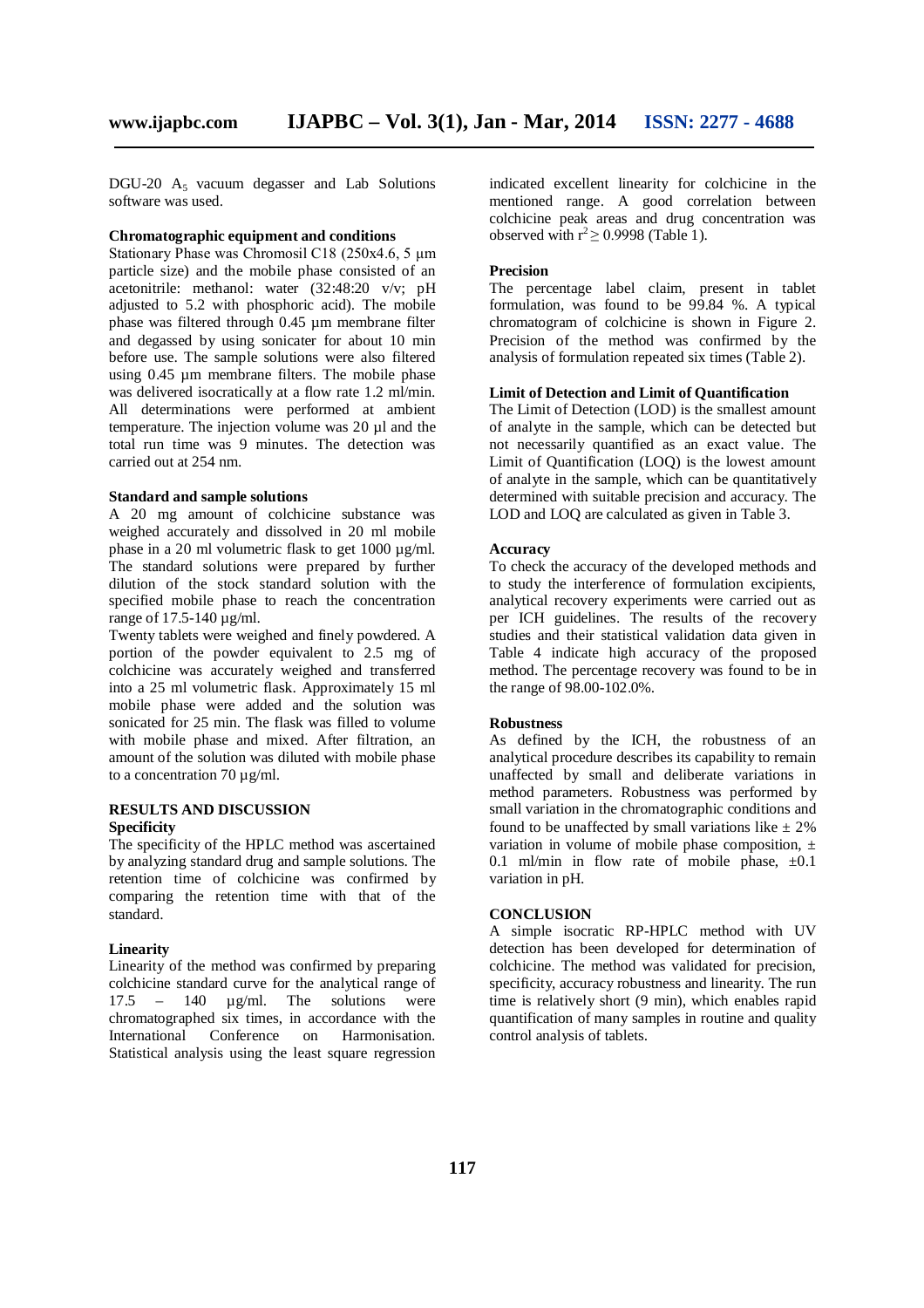

# **Fig. 1 Chemical Structure of COL**



**Figure 2: Chromatogram of colchicine**

| Table 1                                |     |                    |                |                |  |  |  |
|----------------------------------------|-----|--------------------|----------------|----------------|--|--|--|
| <b>Results from study of linearity</b> |     |                    |                |                |  |  |  |
| <b>Methods</b>                         | nm  | Range $(\mu g/ml)$ | LinRegrEau     | $\mathbf{R}^2$ |  |  |  |
| RP-HPLC                                | 254 | $17.5 - 140$       | $v=12156x+659$ | $0.999_8$      |  |  |  |

| <b>Results from assay of tablet formulation</b> |                       |  |  |  |
|-------------------------------------------------|-----------------------|--|--|--|
|                                                 | Assay %<br>Colchicine |  |  |  |
| Sample                                          |                       |  |  |  |
|                                                 | 98.97                 |  |  |  |
|                                                 | 99.85                 |  |  |  |
| 3                                               | 99.57                 |  |  |  |
|                                                 | 100.1                 |  |  |  |
|                                                 | 100.6                 |  |  |  |
|                                                 | 99.93                 |  |  |  |
| Average                                         | 99.84                 |  |  |  |
| RSD %                                           | 0.546                 |  |  |  |

**Table 2**

**Table 3 Results for LOD and LOQ Parameters Results**

| r arameters | resuns     |
|-------------|------------|
| I OD        | $\mu$ g/ml |
| ഹ           | $\mu$ g/ml |